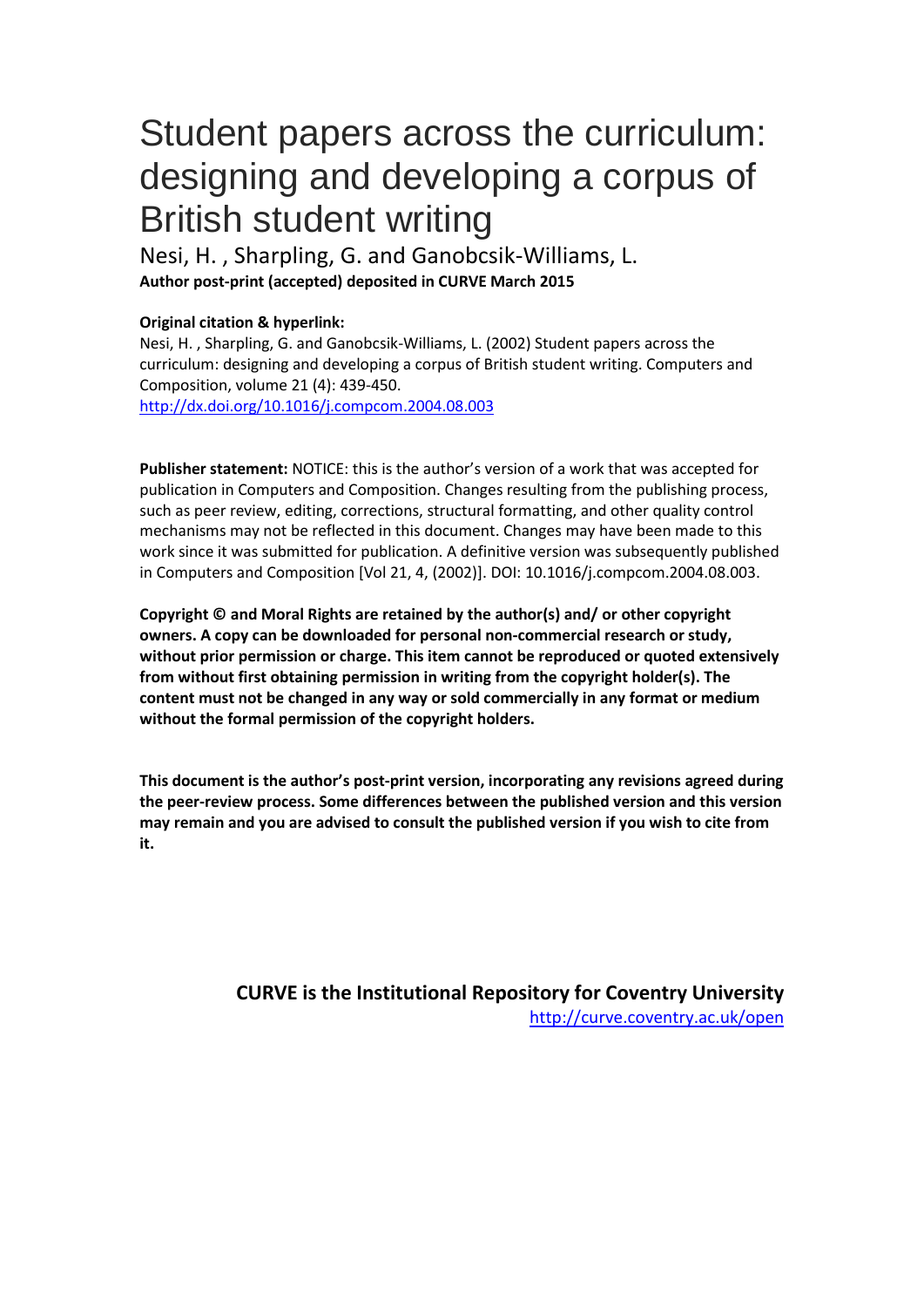Nesi, H., Sharpling, G. and Ganobcsik-Williams, L. (2002) Student papers across the curriculum: designing and developing a corpus of British student writing. *Computers and Composition*, volume 21 (4): 439-450.

#### **Abstract**

This paper reports on a collaborative project, currently being carried out by the Centre for English Language Teacher Education and the Warwick Writing Programme at the University of Warwick, England, to compile a multimillion-word corpus of student writing. Since May 2001, we have collected samples of proficient written coursework produced by students at all levels and in a range of disciplines. We believe this student writing collection will eventually provide an invaluable database for use by researchers and writing teachers, enabling them to identify and describe, in a systematic way, the characteristics of assigned work across disciplines and levels of study. Our corpus is confined to shorter assignments assessed within departments—the most common form of student writing, but unpublished and therefore generally unavailable to researchers. This paper describes the project, and explains the rationale for developing the corpus. It also considers the corpus' potential role as a resource for research and teaching within and across subject disciplines.

#### **1. Introduction: The role of corpora in academic writing research**

Corpora play an important role in language research today. The largest multimillion-word databanks of general English enable researchers to describe a text's linguistic features with far greater accuracy than was possible in pre-computer days. Such corpora aim to represent a wide range of spoken and written genres, including fiction, journalism, and academic publications, and they inform the design of virtually all recent major English dictionaries and grammar reference books. Though entries in the weighty Longman Grammar of Spoken and Written English (1999), for example, were derived from analysis of the Longman Spoken and Written English Corpus (over forty million words), the New Oxford Dictionary of English (2001) compilers drew upon the 100 million-word British National Corpus.

Several large English corpora are now available for purchase or subscription,<sup>1</sup> and newcomers to corpus analysis can also try simple corpus queries online for free. At the British National Corpus website, for instance, concordancing software will search the second edition of the corpus for any given key word or phrase, and provide up to 50 contexts. $2$ 

Corpora are particularly useful for establishing the frequency and co-occurrence of lexical and grammatical features, and it is obvious that lexicographers and grammarians, who seek to describe an entire language system, or significant parts of it, need to work with a large and representative collection of texts, not all corpus research is of this nature, however. Specialized corpora of only a few thousand words may be used to investigate features typical of specific genres or fields, although large corpora may be used to corroborate findings from the qualitative analysis of a much smaller body of texts. $3$ 

Recent studies have drawn on specifically compiled corpora to identify and examine generic features of academic writing, such as discourse structure, rhetorical strategies, citation practices, and lexical choice. These corpora, however, tend to consist solely of professionally edited and expertly written text, perhaps because expert text is in the public domain and therefore relatively easy to obtain. The Test of English as a Foreign Language (TOEFL) 2000 Spoken and Written Academic Language Corpus, for example, which claims to represent "the full range of spoken and written registers used at United States universities" (Biber et al., 2002, p. 11), contains textbooks, course packs, university web pages, and similar expert sources, but no examples of student writing.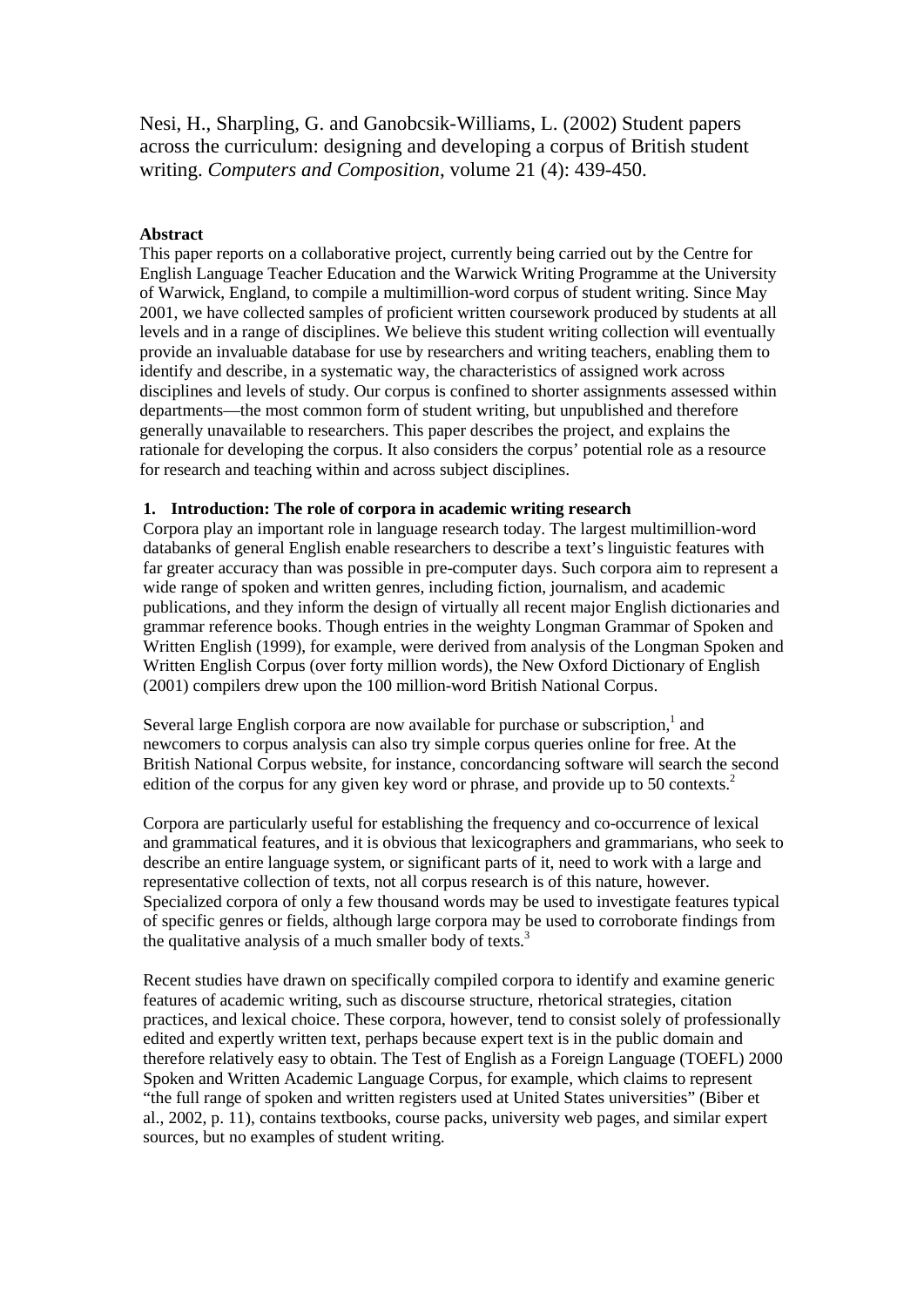Expert text is, of course, an important area for research, as it constitutes a model to which student writers ultimately aspire, and which they will repeatedly encounter in their program of reading. Novice writers do not, however, begin by writing for publication, or for a readership of strangers. Their early attempts at academic writing are more likely to be assessed texts produced in the context of a course of study. Although there are undoubtedly generic similarities between the student assignment and the published paper, there are also significant differences in their communicative purposes and rhetorical features.

Far more academic writing is produced for assessment purposes than for publication purposes, but because of the lack of a suitable corpus, research into the generic features of published academic writing vastly outweighs research into the generic features of assessed student writing. Moreover, those few corpus-based studies of assessed student writing that have been undertaken tend to focus on the work of native speaking students in the final stages of study, at the end of a postgraduate program, $4$  or on writers in the process of acquiring English as a second language<sup>5</sup> (ESL) rather than on the proficient writing of native or near native speakers during the course of their academic development.

Clearly, the lack of suitable corpus data has not prevented researchers from investigating this type of writing. There have been many excellent studies of assignment genres and student writing processes, which have not required access to a large, representative body of student work. Questionnaires, case studies, observations, diaries, focus groups, and interviews with student writers and subject specialists can provide valuable insights, as can the close analysis of small samples of text produced by individual writers. Nevertheless, we believe that a corpus is needed to support our work as researchers, to corroborate findings from small qualitative studies, to triangulate data collected by other means, and to provide strong quantitative insights into student writers' use of grammar, lexis, and discourse patterns across the disciplines.

# **2. The University of Warwick student writing corpus project**

The purpose of the corpus project at the University of Warwick was to collect and index as many samples of proficient, academic writing as possible during an 18-month period. As such, the research has developed within a British academic context, although contributors to the corpus come from all over the world.

The corpus is not currently accessible via the World Wide Web. It can, however, be made available to writing teachers and researchers upon request.6 Student papers are stored in word document form and as text files, and are grouped according to the disciplines and faculties at Warwick University: humanities, social studies, and sciences. Researchers can search the corpus using any standard concordancing program such as *WordSmith Tools* (Scott, 1996). In the future, additional information will be added in coded form to each text file, so it will be easier to identify and search text subgroups both within and across disciplines.

Between May 2001 and November 2002, we employed a research assistant to collect assignments from students each Wednesday afternoon throughout the term. The administrative costs of collecting the students' work and paying the students for their contributions during this time were met through a research award from our university's research and teaching development fund. There was no set limit to the number of assignments we planned to collect, though it was, at first, hoped that approximately one thousand samples of writing would be amassed during the 18-month project. The current corpus holdings are actually smaller than this, but substantial funding has recently been obtained from the Economic and Social Research Council in the UK. This will allow the database to expand to many times its present size. Nevertheless, it is felt that the current holdings, obtained during the initial 18-month period, in themselves form a self-contained set of papers that merit the attention of researchers and can also be drawn on by teachers to devise writing tasks for their students.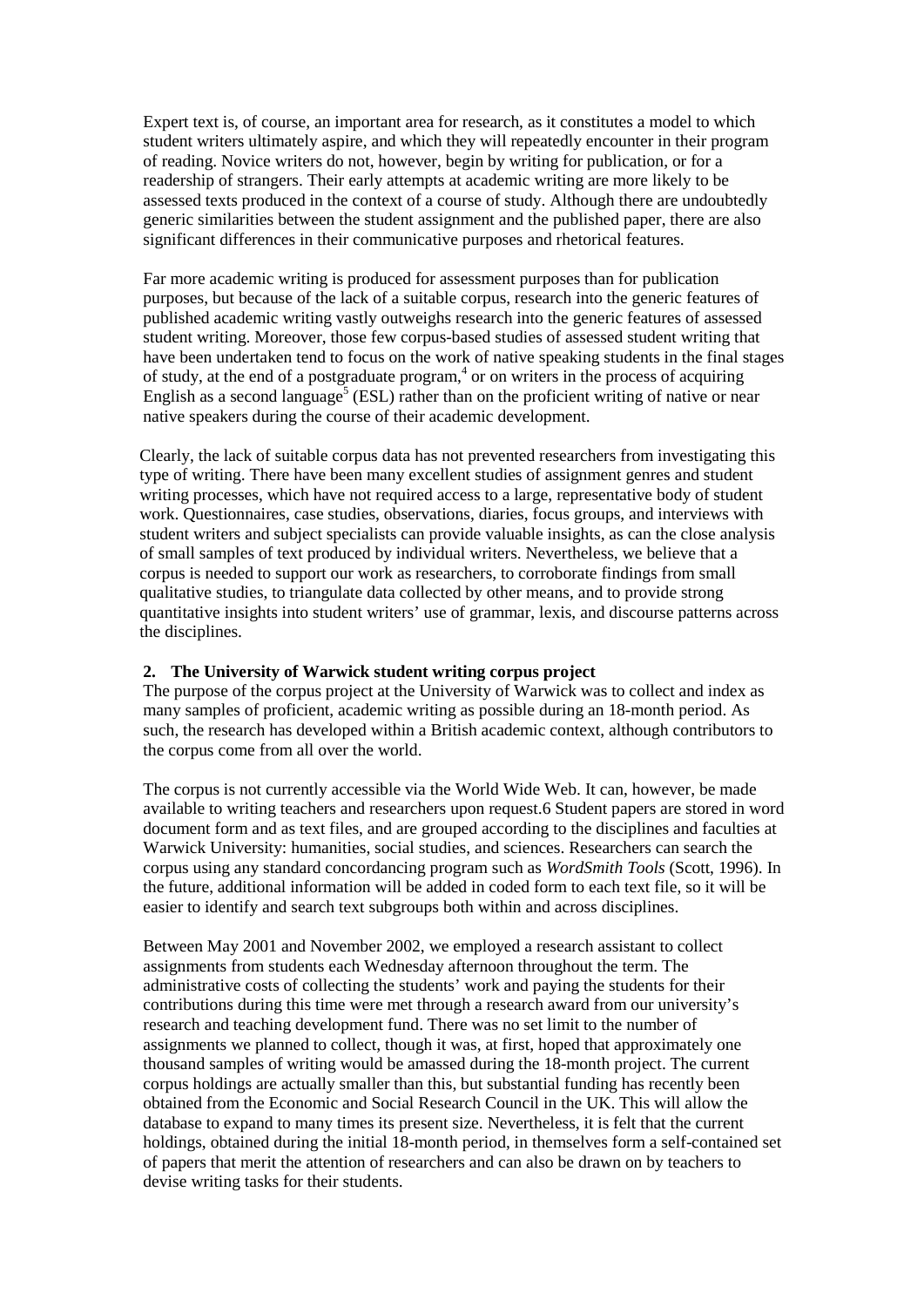It was intended that the writing samples collected should be indicative of the standards set by departments for each phase of academic study. For this reason, we decided to only accept assignments that had already been assessed and had received a mark of at least 65% or an II i, equivalent to a  $B+$  or above on the North American grading scale. There are many different kinds of writing that students are engaged in across disciplines, and itwas hoped that the corpus might reflect something of this diversity. However, the kind of writing most widely submitted was the essay-type assignment. The length of the assignments collected was important, as we did not want to collect (and pay for) very short pieces of writing. Nor, at this stage, were we interested in dissertations or theses, as these are often edited by supervisors, and are more akin to published academic writing. For this reason we stipulated that submissions should be between one thousand and five thousand words in length.

To provide an incentive to students to submit their writing, we advertised for contributions through fliers and posters placed around campus. The fliers and posters provided brief details of the project and directed students to our website for further information. Early attempts were made to use other advertising media, such as a campus-based radio station and an events magazine published by the students' union, but these generated less interest, and so their use was subsequently abandoned. We discovered that the best way to attract contributors was via departmental contacts personally known to the researchers, in part because this kind of advertising could be timed to coincide with the return of specific assignments. Assignments are returned at different points in the academic session according to discipline and program of study, and we found it useful to be knowledgeable about this schedule. A further incentive to contributors was that in exchange for each assignment submitted in electronic form, we offered a small cash sum  $(f1)$  per assignment, later raised to  $£2$ ). Though modest, this payment became an incentive for students to submit as many assignments as possible.

There were two main administrative processes that had to be followed for each submission. First, contributors were asked to bring hard copies of their assignment, because these gave proof of the marks awarded, and also to bring an electronic version of the text. Contributors then completed a paper-based submission form, detailing their gender, first language, department, course of study, assignment title and the year of study the assignment was written, as well as the name of the tutor who set the writing task. Importantly, the form also asked students to transfer copyright of their work over to the research project. These paperbased forms are retained permanently on file. The students did not put their name on the form, but a code was placed on the form that matched up with the input code placed on the database spreadsheet.

The second part of the administrative procedure involved direct use of the computer itself. In order to preserve the students' writing, the files were temporarily stored on the computer, though they were also backed up on the university's server in case of potential system failure. Periodically, the files were saved to CD-ROM. Contextual details about the contributor and his or her work were stored on an Excel spreadsheet. For each assignment, writer information from the previously detailed paper-based submission form was entered onto the spreadsheet.

To help preserve anonymity, each text file saved to the database was listed under an ID code rather than the contributors name. This code consisted of a series of letters indicating the contributor's department (for example, ET for the Centre for English Language Teacher Education [CELTE], PS for psychology, and HI for history), a four digit number and the first two letters from the contributor's first and last name. Assignments submitted by the same student had the same name code, but different numbers. For example, if Mary Evans submitted three assignments in history, and these were the third, fourth, and fifth assignments to be submitted in that particular discipline, then the assignments would be saved as HI0003, HI0004 and HI0005, followed by the input code "maev."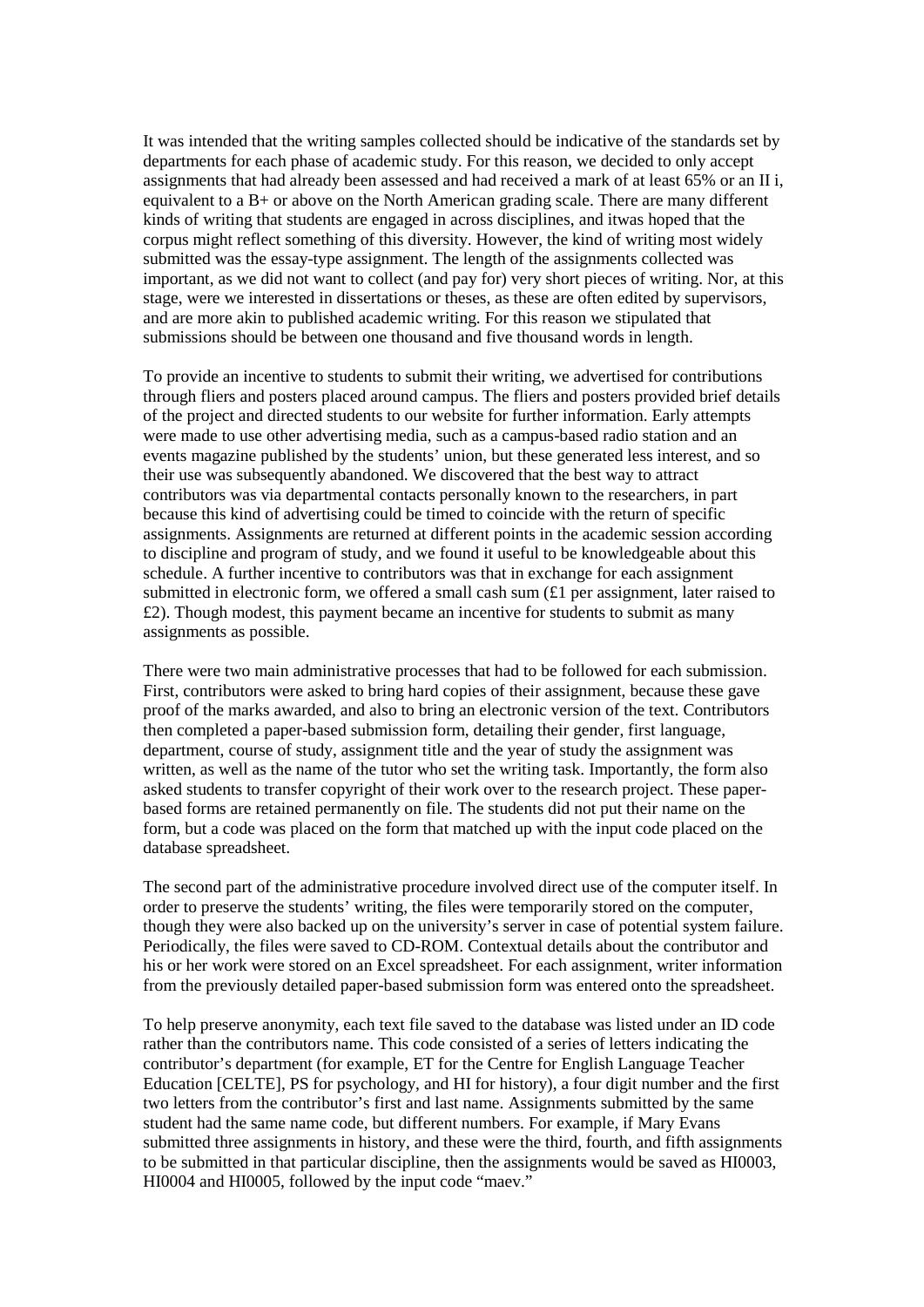During the 18 months of the project, it was relatively easy for a clerical assistant to maintain the database on a weekly basis by simply saving new papers to disk according to faculty, backing them up on the university server, adding contextual information for each new assignment to the spreadsheet, and keeping the paperwork updated. These procedures were neither highly sophisticated, nor especially technical in nature. However, in order to take the project to its next stage of development and enable large-scale linguistic analysis we need to add coded information to the files. This is particularly the case as the corpus is likely to grow substantially from its present size and will include papers from other institutions. Files converted to text format will be encoded so contextual and statistical information can be included, and so structural and presentational information available in the original format will not be lost.

# **3. Current corpus holdings**

Thus far, 70 students have contributed a total of 499 assignments to our database. As illustrated in Table 1, written assignments held in the corpus represent 18 departments, with the largest contributions coming from psychology (22%) and history (21%). For the purposes of this paper we have followed University of Warwick faculty divisions and have separated the holdings into humanities, social studies, and science. It can be seen that the majority of contributions are from the humanities, with significantly lower percentages from science and social studies—submissions from chemistry, physics, computer science, mathematics, and statistics are entirely lacking. This imbalance is perhaps a reflection of the fact that students in the humanities and social sciences produce more written work than science students. Nevertheless, our aim is to create better representation across disciplines, with an equal quantity of corpus holdings for the less prolific subject areas. We also note that a number of humanities and social sciences departments are currently unrepresented in our corpus, for example education, classics, film and television studies, American studies, and cultural studies.

| Humanities                                                                                                                     | Social Studies                                                                                                                          | Science                                                          |
|--------------------------------------------------------------------------------------------------------------------------------|-----------------------------------------------------------------------------------------------------------------------------------------|------------------------------------------------------------------|
| English Literature (58)<br>French $(12)$<br>History(106)<br>History of Art (11)<br>Italian Studies (3)<br>Theatre Studies (19) | Economics (11)<br>CELTE (49)<br>Business (17)<br>Philosophy (7)<br>Politics (18)<br>Law $(20)$<br>Sociology (21)<br>Women's Studies (9) | Biological Sciences (10)<br>Engineering (18)<br>Psychology (110) |
| Total 209 (42%)                                                                                                                | Total 152 (30%)                                                                                                                         | Total 138 (28%)                                                  |

| Table 1: Breakdown of corpus contributions by faculty and discipline |  |  |  |
|----------------------------------------------------------------------|--|--|--|
|----------------------------------------------------------------------|--|--|--|

Table 2 lists contributions by the year of study the assignment was completed and assessed. Most assignments are from the first year of undergraduate study, with progressively fewer from second-year and third-year courses. This distribution reflects the fact that most current third year students have a collection of writing assignments from their previous years at university upon which to draw, and second-year students will have essays to contribute from their first year as well their current year. Students on postgraduate courses have also contributed assignments from their undergraduate study.

| 220 (44%)  | First-Year Undergraduate                                              |  |
|------------|-----------------------------------------------------------------------|--|
| 96 (19%)   | Second-Year Undergraduate                                             |  |
| 73 (14.5%) | Third-Year Undergraduate                                              |  |
| 98 (19.5%) | Postgraduate (Master's Level or Diploma)                              |  |
| 14 (3%)    | Other (mainly foreign exchange students without specific year status) |  |
|            |                                                                       |  |

**Table 2: Breakdown of corpus contributions by year of study**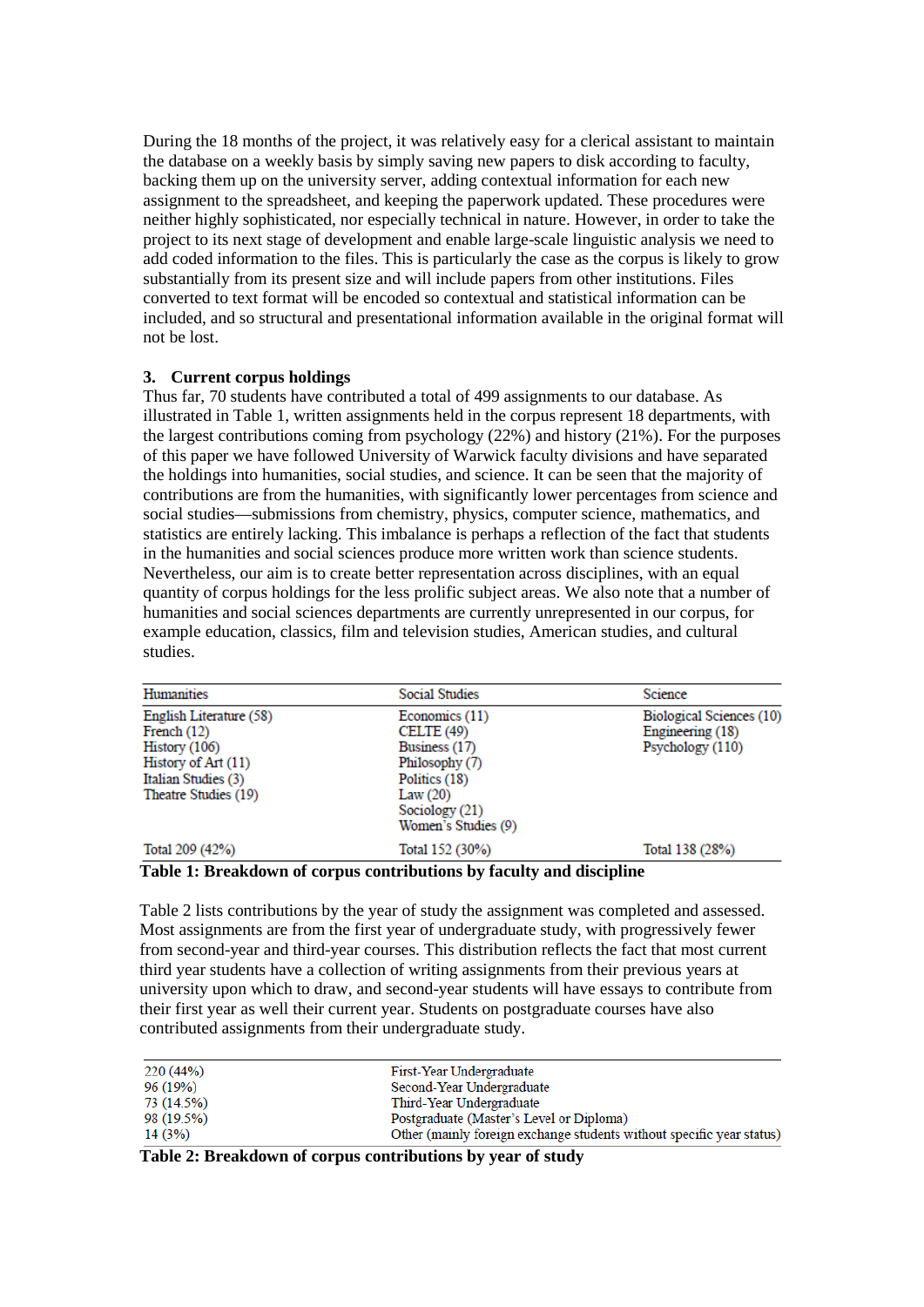Postgraduate master's or diploma students contributed a surprising number of assignments many of these (50% of the total for this category), however, were submitted by students in the CELTE, the host department for our study. Our aim now will be to gather a more representative collection of second-year, third-year, and postgraduate assignments to facilitate comparison between stages of academic development.

A further issue of representation is that of language. Although 27% of our contributors did not list English as their first language, we hesitate to attach too great a significance to this. The University of Warwick is a multicultural, multilingual environment, and in their departments students are assessed on merit, without regard for their language background. Many international student contributors were native-like in their speech and writing, the submission form being the only indicator of their non-native speaker status. The corpus provides opportunities to investigate the possible influence of mother tongue, but we assume that all contributors are proficient users of English, given that their assignments have been awarded high grades.

#### **4. Current research based on the corpus**

As has already been stated, our corpus is still under development, but promises to provide useful research data. We plan to join forces with other universities to collect assignments in a wider range of discipline areas than the University ofWarwick affords.With the aid of external grant funding, we intend to eventually collect, file, and tag five million words of proficient, assessed work, for deposit in a text archive accessible to researchers everywhere. However, even in its present form, the database is useful for researchers. Studies of citation practices (Nesi, 2002a, 2002b), and writer's stance (McKenny, 2003) are underway. The database has also formed part of a wider study on the value of corpora in designing teaching materials (Nesi, 2002c) and has recently been matched as a control for a learner corpus produced by international students at Simon Fraser University in Canada.

The database is not, however, intended solely for academic professionals researching student writing. As a teaching resource, staff working on the University of Warwick's pre-sessional, insessional, and one-year pre-university foundation programs for non-native speakers of English have used the corpus. The assignments serve as models of the kind of writing required at degree level, and provide invaluable insights into departmental assessment procedures and practices that are of value to both teachers and learners.

Samples of writing drawn from the database have already been used directly in writing instruction. In a recent series of language support classes for one-year international postgraduate students at Warwick held from October to December 2003, a number of short extracts were drawn from the database to demonstrate a variety of writing features that were being discussed in class. These writing features included levels of formality, use of the first person pronoun, the way sources are incorporated into the text, and use of citations. In the language support classes, students were put into small groups and encouraged to discuss how writers in different subject areas approach these features of writing differently, and as a result, to consolidate their own approach to such issues. For example, the students found that there was virtually no use of the first person pronoun in psychology papers, but students following teacher education courses used the first person pronoun more frequently, because it lent greater interactivity to their own writing.

Initial trialling of this kind of teaching material in the classroom situation has been encouraging. We intend to further develop such materials into a volume in the *EASE* series of CD-ROMS, designed to develop academic skills in English (Kelly, Nesi, & Revell, 2000; Kelly, Nesi, & Richards, 2004). By using extracts from the database for a CD-ROM, students will be able to work independently of the teacher, though continuing to engage interactively with material drawn from the corpus. For example, if the students are working on their own (without the instructor) on an exercise where they are asked to identify communicative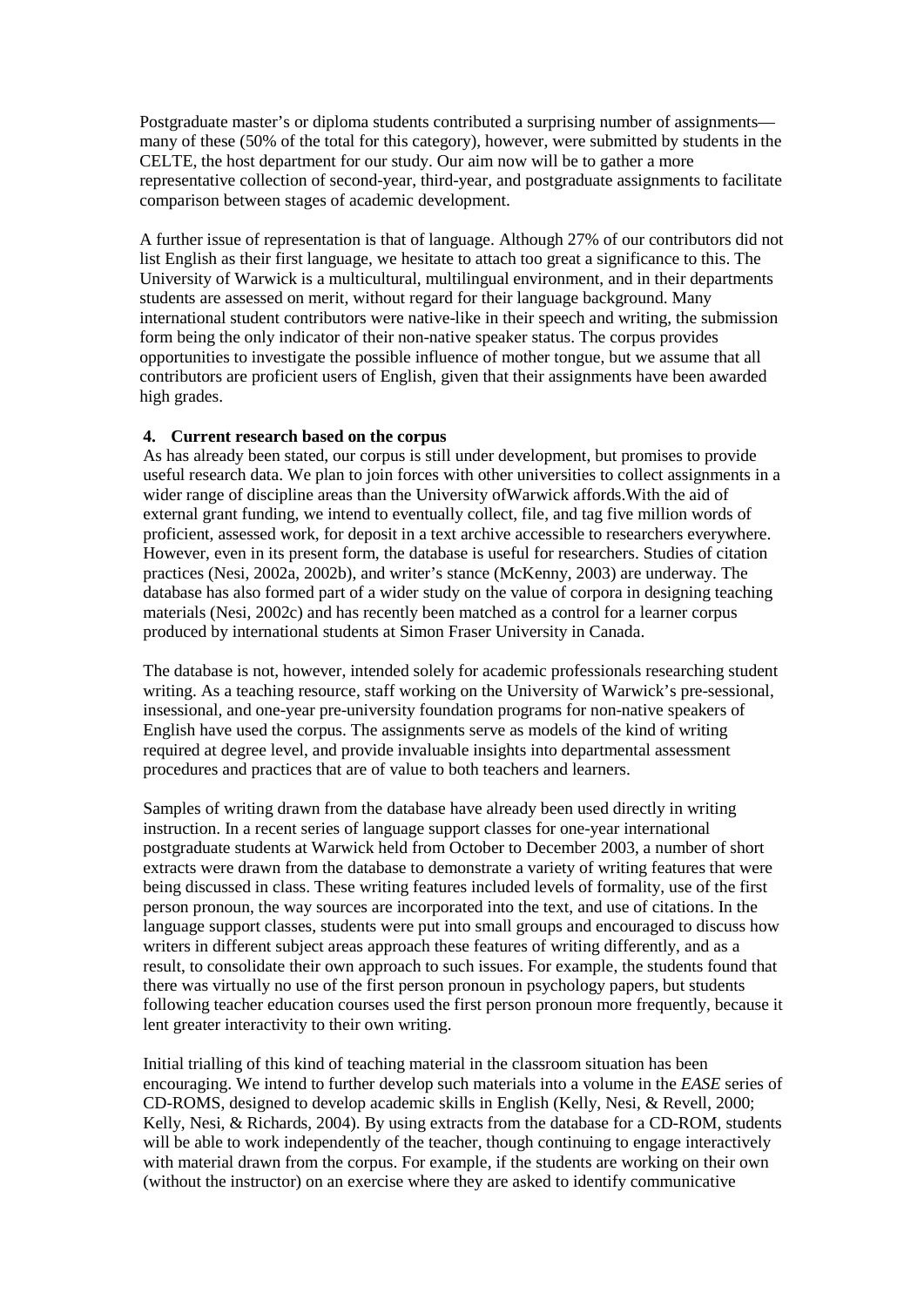purpose in a series of extracts, they can be given instant feedback by clicking on "done", to see whether their judgment of the writing is correct. The feedback can be quite detailed, giving information about the specific rhetorical features of a given extract. It can thus raise the students' consciousness regarding specific aspects of composing texts.

#### **5. Rationale for the University of Warwick database**

Although student writing has become a focus for study and teaching in United Kingdom universities only in recent years, the British educational system has traditionally relied on students' ability to produce extended pieces of writing. At the secondary school level, General Certificate of Secondary Education (GCSE) and A-Level examinations7 in most subjects require students to develop an argument or state a case (typically in the form of an essay or other genre of analytical paper), rather than to respond through testing formats such as multiple choice, true/false, or fill-in-the-blank. At university, essays and other types of extended writing are viewed as integral to student learning and function as a primary method for ongoing, in-course assessment as well as final examination. At the University of Warwick, for instance, most humanities and social science students write papers between fifteen hundred and five thousand words throughout the course of their undergraduate study, and final examinations commonly take the form of essay-response. Furthermore, most departments, including the sciences, require or offer the option of writing a five thousand to ten thousand word final-year undergraduate dissertation or report, in which content knowledge as well as argumentative ability are meant to be displayed.<sup>8</sup>

Although writing is valued as such in British universities, it has tended to be viewed as a transparent medium; thus, providing students with explicit criteria and guidance on written assignments has not been a priority. A key problem that writing teachers often experience, and which may be redressed by a well-designed corpus, is that there is still too little known about the writing requirements of individual university departments (Kusel, 1992). In many departments, for instance, the essay predominates, but other types of assessed writing should not be ignored. A recent survey of three subject areas in British universities (education, English, and engineering) recorded 64 varieties of writing, including tasks as diverse as business plans, website texts, written material to support visual work, classroom observation notes and lesson plans for student teaching, and text that forms the basis for scientific posters (Ganobcsik-Williams, 2001).

The lack of departmental practice knowledge is exacerbated by the fact that so few writing course books available in the United Kingdom use student-generated writing as models. Those intended for a second language writer audience, for instance, often draw on generalized, semi-authentic and stylized academic texts (e.g., Jordan, 1990). Alternatively, they focus on the published research paper (e.g., Swales & Feak, 1994, 2000) or on journalistic discourse (e.g., Trzeciak & Mackay, 1994). Few course books differentiate sufficiently between published and unpublished academic writing, despite their obvious differences in readership and communicative purpose. Even in cases where student writing has been directly incorporated into teaching materials (e.g., Oshima & Hogue, 1999), the context from which these samples are drawn and their relevance to the discourse community of the student are not always apparent or adequately explained.

A corpus of student writing can serve as an awareness-raising tool for writing teachers in universities, schools, and colleges, and can thus accord with an academic literacies approach to writing instruction (Jones, Turner & Street, 1999; Lea & Stierer, 2000). The term "academic literacy" was coined in the research of Norman Fairclough (1992), and it refers to a whole range of skills—including reading and writing skills—that participants in academic communities must acquire to succeed (Hyland, 2000).

Useful as it is, however, for teachers to identify different genres of academic writing (see Bloor, 1996), it is also necessary to recognize that "variation is found not only from genre to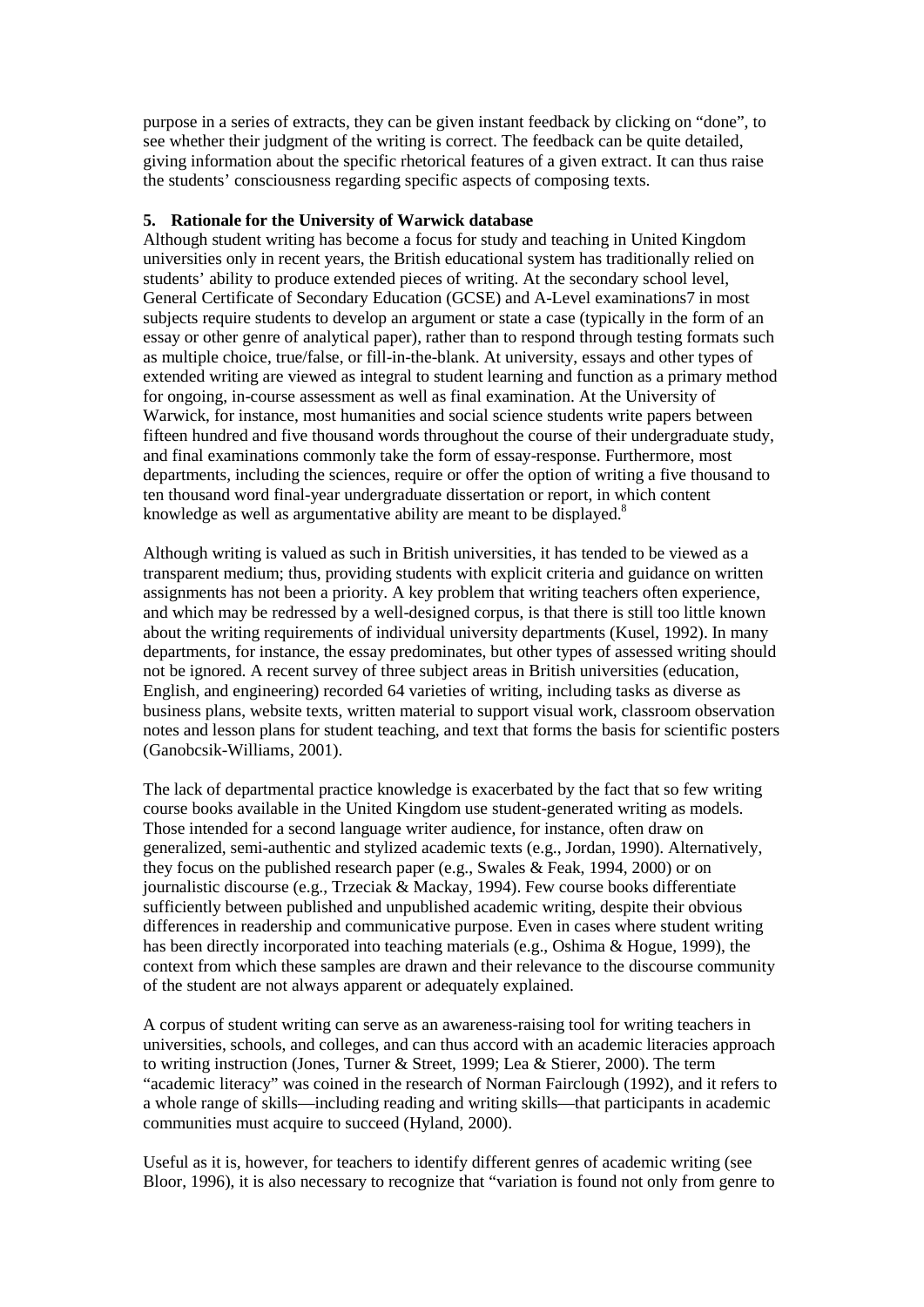genre, but also within genres" (Hewings & Hewings, 2001, p. 71). Ann Hewings and Martin Hewings argued that there is a danger of stereotyping writing within a particular discipline in a crude and unrealistic way. Identifying the types of assessed work set in an engineering department, for example, should be only the first stage in the process of designing a writing syllabus. This stage should be followed by a consideration of more subtle variations between different courses within the department, and variation in writing produced at different stages of academic study.

Importantly, too, a corpus of student writing such as ours provides data to enable writing developers to chart the growth patterns in student texts across years of study in a subject discipline, and, on a larger scale, to judge if the maturation process is similar across disciplines. Just as student writing changes from A-Level to university (Scott, 2001), students write differently—and have different expectations placed upon their writing—in their first year at university than in subsequent years. Preliminary findings from a longitudinal study of the undergraduate writing at Harvard University (Sommers, 2000), for example, suggested that although the writing of first-year students tends to be descriptive, in that it uses research sources to affirm students' own ideas and to demonstrate student comprehension, the writing of second-year students begins to move beyond summary to interpretation, and develops a more "questioning disposition" toward sources. These findings are corroborated by responses of staff surveyed in British universities and higher education colleges, who noted a shift from descriptive to analytical writing, and an increase in confidence and critical evaluation of source materials between first-year writing and the writing of degree finalists (Ganobcsik-Williams, 2001). Our database of assessed student writing has the potential to chart growth patterns such as whether students' arguments became more complex as their education advanced, whether students learned to integrate material from different sources in formulating conclusions, and whether students' vocabulary became more specialized and precise.

# **6. Applications of corpora in process writing research**

The publication of Janet Emig's seminal report, *The Composing Processes of Twelfth Graders* (1971), inaugurated the process research movement within composition studies in North America. By the early 1980s, this new awareness of writing as "recursive" rather than "linear", and the importance of attending to composing processes as well as written products, was hailed as a paradigm shift in writing research and pedagogy (Perl, 1994). Over the last 30 years, investigations into how people learn to write have taken many forms, from empirical to anthropological, and as a result of this ongoing research scholars have discovered the need to broaden and contextualize their understanding of composing processes. Since the late 1980s, studies have tried to incorporate factors such as the view of writing as a social rather than individual act, the effects of writing contexts, and the relevance of the choices and assumptions that shape research designs (Perl, 1994).

One characteristic of writing corpora is focus on product, and this might be seen as a limitation for the use of corpora in academic writing research into composing processes. Whereas the assignments in most writing databanks are assessed products, a significant line of enquiry for writing developers is writing processes: We are interested in how to teach students to compose, and in learning at which points during the composing stages feedback intervention is most effective. Hence, from a process research point of view, it would be ideal if writing corpora could be designed to include, for instance, assignment guidelines, student plans and drafts, and teachers' comments. Such corpora would be of direct use for rhetorical models of research and teaching, in which knowing the audience, context, and teacher's expectations for a given assignment is key.

We should bear in mind, however, that teacher expectations are not always made explicit to students. Indeed, feedback from teachers tends to focus on content rather than on language and organization, and student writers do not always adopt traceable drafting techniques. For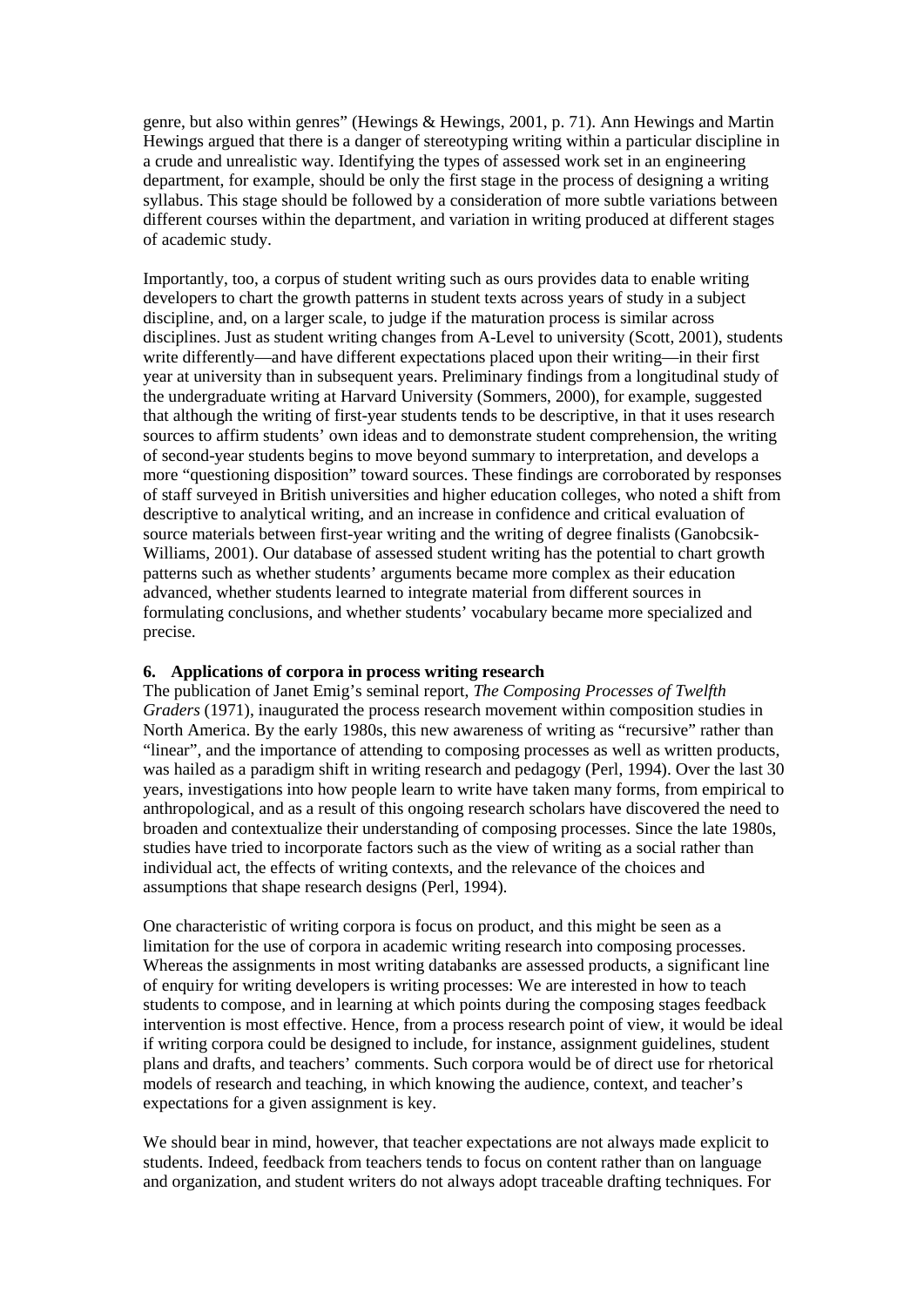this reason, we may never succeed in acquiring a complete picture of the writing process as it occurs in university departments, rather than in the writing class. Nevertheless, simple collections of written product can still play a useful role in process research. Scholars can make use of writing corpora to form initial impressions across a spectrum—or alternatively, within a specific cohort—of student papers, and then explore these impressions more fully through process-oriented research. For example, having noted students' use of particular transitional constructions when integrating quotations into essays, a researcher could hypothesize about possible reasons for these features, and test these hypotheses by observing students as they write, or examining a series of drafts.Alarge collection of student writing could also be used to prove quantitatively that a given feature was widespread, confined to certain groups of writers, or representative of the writing in certain disciplines. This finding could then be investigated more deeply in a small-scale qualitative study. Thus, although corpora alone do not provide a complete picture of writing processes or of the range of writing activities in a university, they can provide a basis for generating and grounding more than one type of writing research.

#### **7. Conclusion**

In the United States, where composition and rhetoric is an established discipline, corpus studies have not been a hallmark of research on student writing. In Great Britain, "Academic Writing" is a young field, and writing practitioners and researchers work out of a range of subject areas, including linguistics, English language teaching, education, literary studies, and student and staff development.<sup>9</sup> Perhaps because of the diversity of approaches and methodologies these writing developers bring to the study of writing, it is not surprising that our project has arisen from the British context: Our corpus database has grown out of our collaboration between an EAP (English for Academic Purposes) lecturer in the Centre for English Language Teacher Education (Gerard Sharpling), a corpus linguist (Hilary Nesi), and an American compositionist in the Warwick Writing Programme in the Department of English (Lisa Ganobcsik-Williams). Although the Warwick corpus of assessed student writing reflects the educational context and hybrid research culture of academic writing in Great Britain, it is our belief that the database can serve as a model and a research tool for researchers within, but also beyond, the United Kingdom.

#### **Notes**

1. See, the British National Corpus resources page

<http://www.natcorp.ox.ac.uk/corpora.html>.

2. See the British National Corpus page <http://sara.natcorp.ox.ac.uk/lookup.html>.

3. Caldas-Coulthard (1993, p. 198), for example, critically examined gender representation in a limited number of media sources, referring to the huge COBUILD corpus "to back up and confirm my findings."

4. Dudley-Evans (1986) examined the rhetorical moves in sections of a collection of MSc dissertations, while Thompson (2000) and Thompson and Tribble (2001) studied citation patterns in a small corpus of doctoral theses.

5. The International Corpus of Learner English (ICLE), for example, is a two million word collection of argumentative essays produced by advanced learners of English.

6. Researchers who are interested in accessing the data should contact the authors.

7. GCSE exams are generally taken at age 16, at the end of the first (compulsory) period of schooling. A- or Advanced-Level exams are taken as a pre-requisite for entry to higher education.

8. Some academic departments require lengthier writing tasks for final year undergraduates. The Department of Computer Science, for instance, sets a Group Project Report "typically of length 30,000 words (excluding appendices)", <http://www.dcs.warwick.ac.uk/ undergraduate/modules/cs407.html>.

9. For a sense of this variety see the membership of Britain's Writing Development in Higher Education (WDHE) listserv and participants in WDHE conferences: <http://www.jiscmail.ac.uk/lists/writing-dev-he.html>.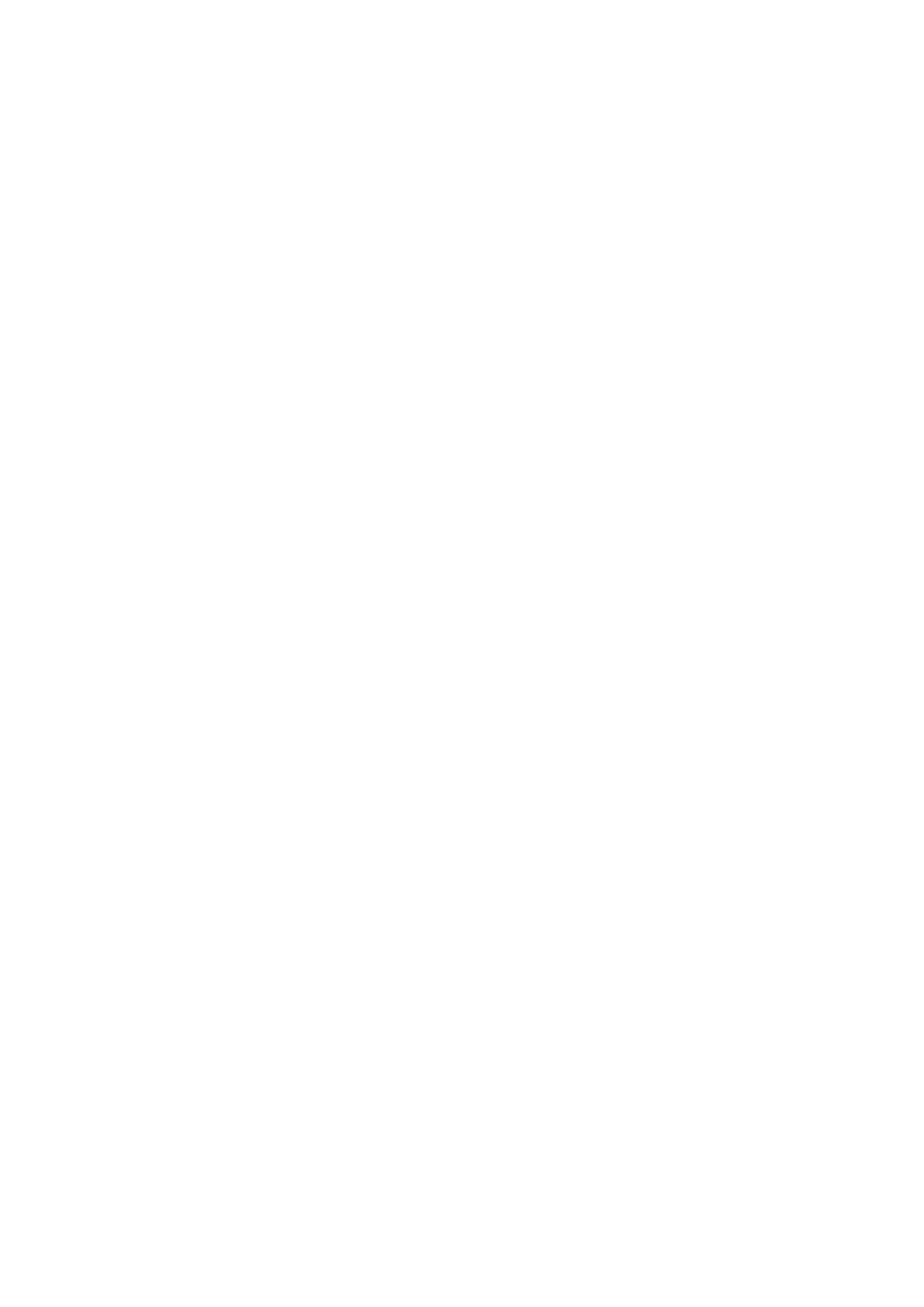#### **References**

- Biber, Douglas, Conrad, Susan, Reppen, Randi, Byrd, P., & Helt, Marie. (2002). Speaking and writing in the university: A multidimensional comparison. *TESOL Quarterly*, *36*, 9–48.
- Bloor, Meriel. (1996). Academic writing in computer science: A comparison of genres. In Eija Ventola & Anna Mauranen (Eds.), *Academic writing: Intercultural and textual issues* (pp. 59–88). Amsterdam and Philadelphia: John Benjamins.
- Caldas-Coulthard, Carmen. (1993). From discourse analysis to critical discourse analysis: The differential representation of women and men speaking in written news. In John Sinclair, Michael Hoey, & Gwyneth Fox (Eds.), *Techniques of description: Spoken and written discourse* (pp. 196–208). London and New York: Routledge.
- Dudley-Evans, Tony. (1986). Genre analysis: An investigation of the introduction and discussion sections of MSc dissertations. In Malcolm Coulthard (Ed.), *Talking about text* (pp. 128–145). Birmingham, AL: University of Birmingham Press.
- Emig, Janet. (1971). *The composing processes of twelfth graders*. Urbana, IL: NCTE.
- Fairclough, Norman. (1992). *Critical language awareness*. London and New York: Longman.
- Ganobcsik-Williams, Lisa. (2001, March). Teaching writing at university: A survey of staff perspectives. In *Paper presented at Teaching writing in higher education: An international symposium*.
- Hewings, Ann, & Hewings, Martin. (2001). Approaches to the study of disciplinary variation in academic writing: Implications for syllabus design. In David Hall & Ann Hewings (Eds.), *Innovation in language teaching: A reader* (pp. 71–86). London and New York: Routledge.
- Hyland, Ken. (2000). *Disciplinary discourses: Social Interaction in academic writing*. London: Longman Pearson Education.
- Jones, Christopher, Turner, Joan, & Street, Brian. (1999). *Students writing in the university: Cultural and epistemological issues*. Amsterdam: John Benjamins.
- Jordan, Robert. (1990). *Academic writing course*. Harlow, UK: Longman.
- Kelly, Tim, Nesi, Hilary, & Revell, Rod. (2000). *EASE volume one: Listening to lectures*. Coventry, UK: CELTE, University of Warwick [CD-ROM].
- Kelly, Tim, Nesi, Hilary, Sharpling, Gerard, & Richards, Lynnette. (2003). *EASE volume two: Seminar skills—oral presentations*. Coventry, UK: CELTE, University of Warwick [CD-ROM].
- Kusel, Paul. (1992). Rhetorical approaches to the study and composition of academic essays. *System*, *20*, 457–470.
- Lea, Mary, & Stierer, Barry. (2000). *Student writing in higher education: New contexts*. Buckingham, UK: Open University Press.
- Leki, Ilona. (1995). *Academic writing: Exploring processes and strategies*. New York: St. Martin's Press.
- McKenny, John. (2003). A double take on writer's stance: Content analysis of dogmatism compared with corpus analysis of student essays. In Luuk Lagerwerf, Wilbert Spooren, & Liesbeth Degand (Eds.), *Determination of information and tenor in texts: Multidisciplinary approaches to discourse* (pp. 93–103). Amsterdam: Stichting Neerlandistiek, VU & Munster: Nodus Publikationen.
- Nesi, Hilary. (2002a). Citation in the electronic age: Academic norms and current problems. In paper presented at the *36th International IATEFL Conference*.
- Nesi, Hilary. (2002b). Current problems with citation practices. In paper presented at the *35th BAAL Annual Meeting*.
- Nesi, Hilary. (2002c). BASE, BAWE and EASE: How insights from academic corpora have informed the design of an EAP series. In paper presented at the *First Inter-Varietal Applied Corpus Studies (IVACS) Group International Conference*.
- Oshima, Alice, & Hogue, Ann. (1999). *Writing academic English*. New York: Addison Wesley Longman.
- Perl, Sondra (Ed.). (1994). *Landmark essays on writing process* (Vol. 7). Davis, CA: Hermagoras Press.